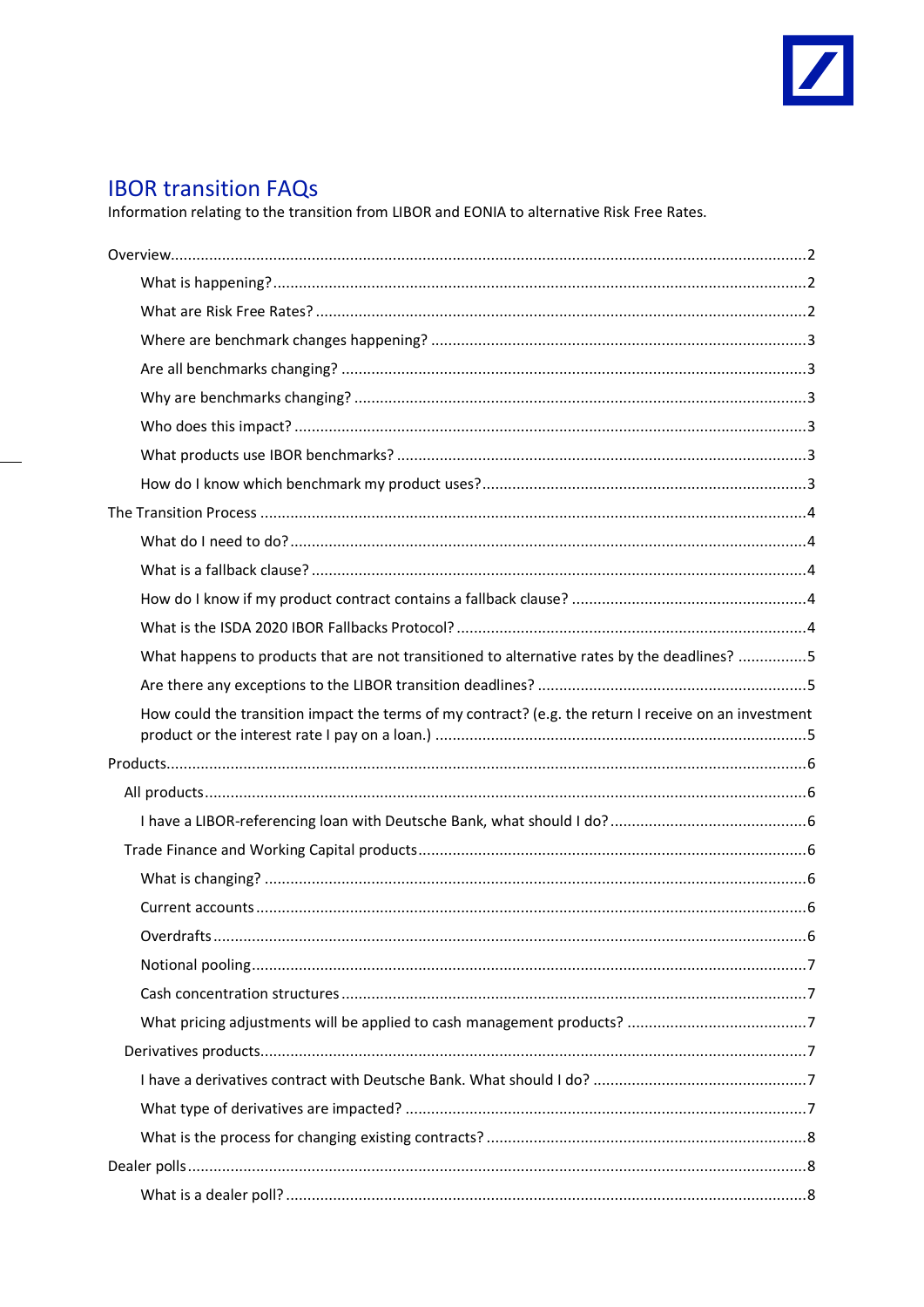

# <span id="page-1-0"></span>**Overview**

# <span id="page-1-1"></span>**What is happening?**

One of the biggest changes to financial markets of the last decade is taking place with the move from LIBOR (London Interbank Offered Rate) to RFRs (alternative Risk-Free Rates).

Publication of 24 LIBOR settings ended permanently on 31 December 2021 (read statement by Financial [Conduct Authority\)](https://www.fca.org.uk/news/news-stories/changes-libor-as-of-end-2021).

The LIBOR settings that have ended are:

- all euro and Swiss franc LIBOR settings
- overnight / spot next, 1-week, 2-month and 12-month sterling and Japanese yen LIBOR settings
- 1-week and 2-month U.S. dollar LIBOR settings.

The EONIA (Euro Overnight Index Average) benchmark was also discontinued on 3 January 2022.

The 1-, 3- and 6-month sterling and Japanese yen LIBOR settings are being published on a synthetic basis, using the forward-looking term rate plus the ISDA spread, and do not rely on submissions from panel banks. Synthetic yen LIBOR will cease at the end of 2022, and availability of synthetic sterling LIBOR is not guaranteed beyond end-2022.

The Financial Conduct Authority (FCA) published a [Notice](https://www.fca.org.uk/publication/libor-notices/article-23c-benchmarks-regulation.pdf) allowing use of these synthetic rates in all legacy contracts except cleared derivatives. **New use of synthetic LIBOR is banned**.

The remaining five U.S. dollar LIBOR settings will continue to be calculated using panel bank submissions until the end of June 2023. However, **new use of U.S. dollar LIBOR is also now banned**, with limited exceptions (read the statement b[y U.S. regulators](https://www.federalreserve.gov/newsevents/pressreleases/files/bcreg20201130a1.pdf) and the FCA [guidance](https://www.fca.org.uk/publication/consultation/cp21-29.pdf) (1.17 on page 5).

## <span id="page-1-2"></span>**What are Risk Free Rates?**

Risk Free Rates (RFRs) are overnight rates, which can be used as alternative benchmarks for Interbank Offered Rates (IBORs). RFRs have been identified because they are robust and are anchored in active, liquid underlying markets. This contrasts with the scarcity of underlying transactions in the term interbank and wholesale unsecured funding markets from which some IBORs are constructed. (For more detail on RFRs visit th[e Financial Stability Board website\)](https://www.fsb.org/2019/06/overnight-risk-free-rates-a-users-guide/)

Cash and derivatives markets are both transitioning to utilise RFRs as replacements for LIBOR and EONIA.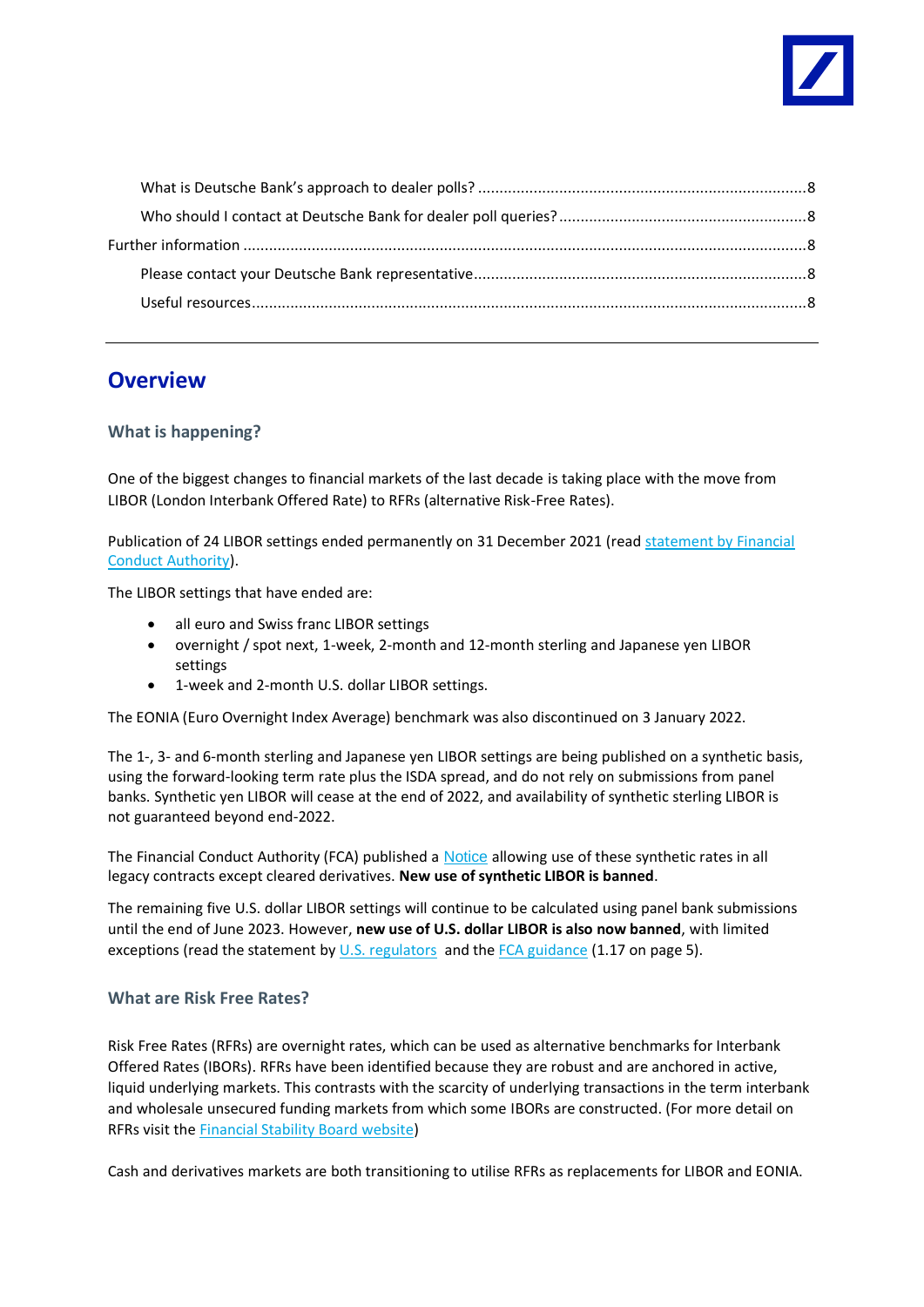

## <span id="page-2-0"></span>**Where are benchmark changes happening?**

Benchmark changes are taking place in all major economies. For more details on the changes taking place in individual countries please visit the [Resources section](https://www.db.com/legal-resources/ibor-transition/ibor-transition-resources) of the Deutsche Bank IBOR transition website.

## <span id="page-2-1"></span>**Are all benchmarks changing?**

The focus of this change is on LIBORs (GBP, USD, EUR, JPY and CHF) and EONIA.

EURIBOR has already been subject to in-depth reforms over the last few years in order to meet the EU Benchmarks Regulation requirements, strengthening its governance framework and developing a new hybrid methodology. EURIBOR is expected to continue in the near-term, but products should include robust fallbacks in case that changes.

Many regulators are looking to either replace benchmarks in the years ahead or to move to a multi-rate system where the existing benchmark and the new benchmark can be used, particularly in Asian markets.

## <span id="page-2-2"></span>**Why are benchmarks changing?**

Since the 2008 global financial crisis there have been heightened concerns that Interbank Offered Rates (IBORs) pose a systemic risk. Banks have increased the stability of their funding and the interbank market has shrunk substantially.

Reduced interbank lending has meant that LIBOR benchmark settings are calculated on a diminishing number of underlying transactions and are therefore increasingly reliant on expert judgement.

Risk Free Rates, on the other hand, are based on actual transactions that have already happened in the overnight market, rather than on the judgement of submitters. This provides a basis for their calculation that is more reliably rooted in actual transaction data.

## <span id="page-2-3"></span>**Who does this impact?**

<span id="page-2-4"></span>The transition will impact anyone with financial products linked to a LIBOR or EONIA benchmark.

## **What products use IBOR benchmarks?**

Benchmark interest rates play a key role in financial products and contracts. Cash products (e.g. loans and bonds) and derivative products (e.g. swaps and options) may be linked to IBOR benchmarks.

<span id="page-2-5"></span>For more information please get in touch with your Deutsche Bank representative.

## **How do I know which benchmark my product uses?**

Information on the benchmark referenced and any relevant interest calculation will be detailed in your product documentation or trade confirmation.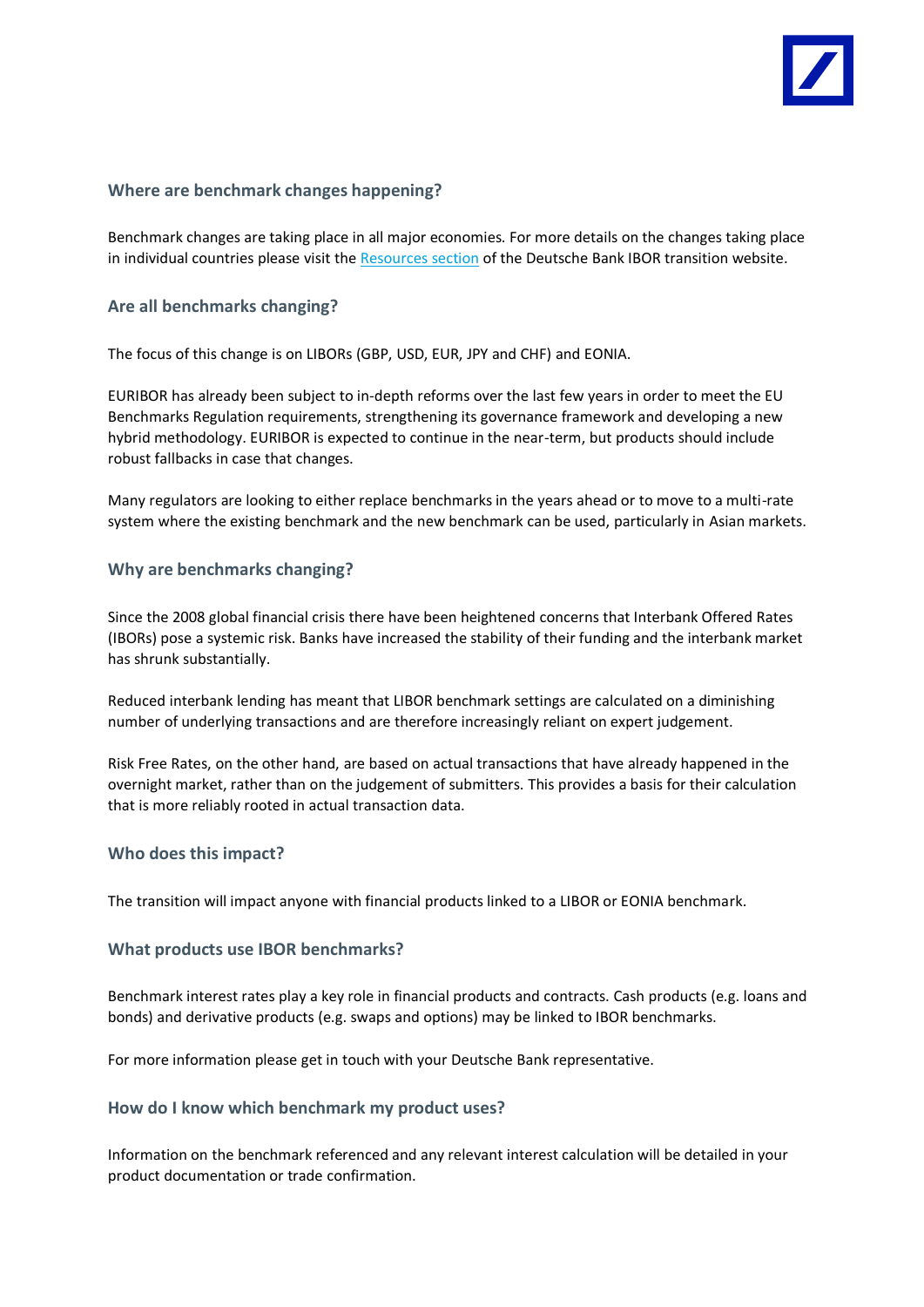

For more information please get in touch with your Deutsche Bank representative.

# <span id="page-3-0"></span>**The Transition Process**

#### <span id="page-3-1"></span>**What do I need to do?**

The transition is complex, market participants must clearly understand the differences between IBORs and alternative rates as part of transition discussions.

Actions to consider:

- 1. Speak with your legal and financial advisers, and your Deutsche Bank representative, at an early stage to discuss if products are affected, options available and to answer any questions.
- 2. We encourage you to proactively transition, or update fallbacks, on legacy U.S. dollar LIBOR contracts, ahead of the June 2023 cessation date.

#### <span id="page-3-2"></span>**What is a fallback clause?**

A fallback clause is the provision in a contract that defines the steps that should be taken if the reference rate in a transaction is no longer available. In the context of benchmark reform, fallbacks could be triggered by the cessation or loss of representativeness of IBOR benchmarks.

Fallbacks in some financial contracts have in the past been designed to deal with the temporary unavailability of a benchmark, not the permanent cessation of a benchmark. Fallbacks should be reviewed and amended to be effective for the cessation of LIBOR.

Deutsche supports adherence to th[e ISDA 2020 IBOR Fallbacks Protocol](https://www.isda.org/protocol/isda-2020-ibor-fallbacks-protocol/) (see below), which enables modern fallback provisions to be incorporated into legacy derivative contracts referencing LIBOR.

For non-derivative products, it is very likely that documentation will need to be amended to facilitate conversion to a suitable alternative.

#### <span id="page-3-3"></span>**How do I know if my product contract contains a fallback clause?**

Review your product documentation and speak to your Deutsche Bank representative at the earliest opportunity to understand the choices available to you and to agree the appropriate course of action.

#### <span id="page-3-4"></span>**What is the ISDA 2020 IBOR Fallbacks Protocol?**

The International Swaps and Derivatives Association (ISDA) published the [ISDA 2020 IBOR Fallbacks](https://www.isda.org/protocol/isda-2020-ibor-fallbacks-protocol/)  [Protocol](https://www.isda.org/protocol/isda-2020-ibor-fallbacks-protocol/) in October 2020, and it came into effect on 25 January 2021. The protocol enables fallback provisions to be incorporated into legacy derivative contracts referencing LIBOR.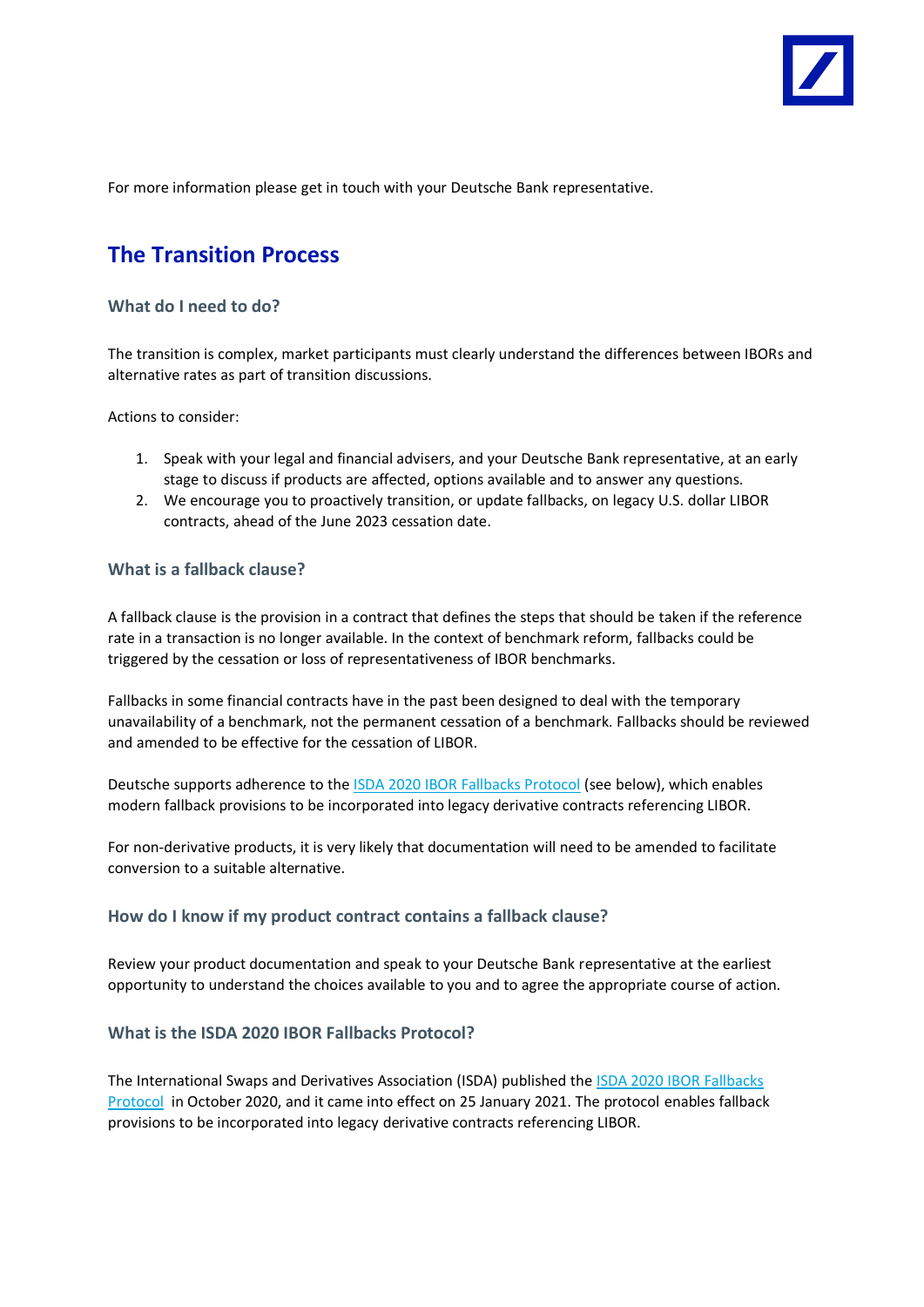

Deutsche Bank has adhered to this protocol, which amends the terms of its legacy transactions with clients that have also adhered. Derivative transactions entered into on or after 25 January 2021, which incorporate the ISDA 2006 Definitions, will include updated LIBOR fallback terms.

Deutsche Bank has also adhered to the ISDA Benchmarks Supplement Protocol, which upgrades fallbacks across different asset classes including LIBOR rates. Deutsche Bank will be happy to match with clients who also adhere to this protocol.

Visit the ISDA website for further information on th[e ISDA 2020 IBOR Fallbacks Protocol](https://www.isda.org/protocol/isda-2020-ibor-fallbacks-protocol/) and talk to your Deutsche Bank representative.

#### <span id="page-4-0"></span>**What happens to products that are not transitioned to alternative rates by the deadlines?**

This will depend on the fallback in the contract. In some cases, legacy fallbacks may not function and will therefore leave an unclear basis for payments to continue, and in other cases legacy fallbacks may produce an outcome that you find uncommercial.

All market participants are strongly encouraged to transition to an alternative ahead of cessation, or to amend documentation accordingly. Speak to your Deutsche Bank representative at the earliest opportunity to understand the choices available to you and to agree the appropriate course of action.

#### <span id="page-4-1"></span>**Are there any exceptions to the LIBOR transition deadlines?**

Regulators have prohibited new use of USD LIBOR after 31 December 2021. This also applies to contracts expiring before 30 June 2023.

However, U.S. and UK regulators recognise that there are limited circumstances when it would be appropriate for a bank to enter new USD LIBOR contracts after 31 December 2021:

i. transactions executed for purposes of required participation in a central counterparty auction procedure in the case of a member default, including transactions to hedge the resulting USD LIBOR exposure;

ii. market making in support of client activity related to USD LIBOR transactions executed before 1 January 2022;

iii. transactions that reduce or hedge the bank's or any client of the bank's USD LIBOR exposure on contracts entered into before 1 January 2022; and

iv. novations of USD LIBOR transactions executed before 1 January 2022.

<span id="page-4-2"></span>please read the statement by [U.S. regulators](https://www.federalreserve.gov/newsevents/pressreleases/files/bcreg20201130a1.pdf) and the FCA [guidance](https://www.fca.org.uk/publication/consultation/cp21-29.pdf) (1.17 on page 5).

**How could the transition impact the terms of my contract?** (e.g. the return I receive on an investment product or the interest rate I pay on a loan.)

The transition from LIBOR to alternative rates could impact investment returns and the cost of borrowing. Please discuss with your Deutsche Bank representative in the first instance.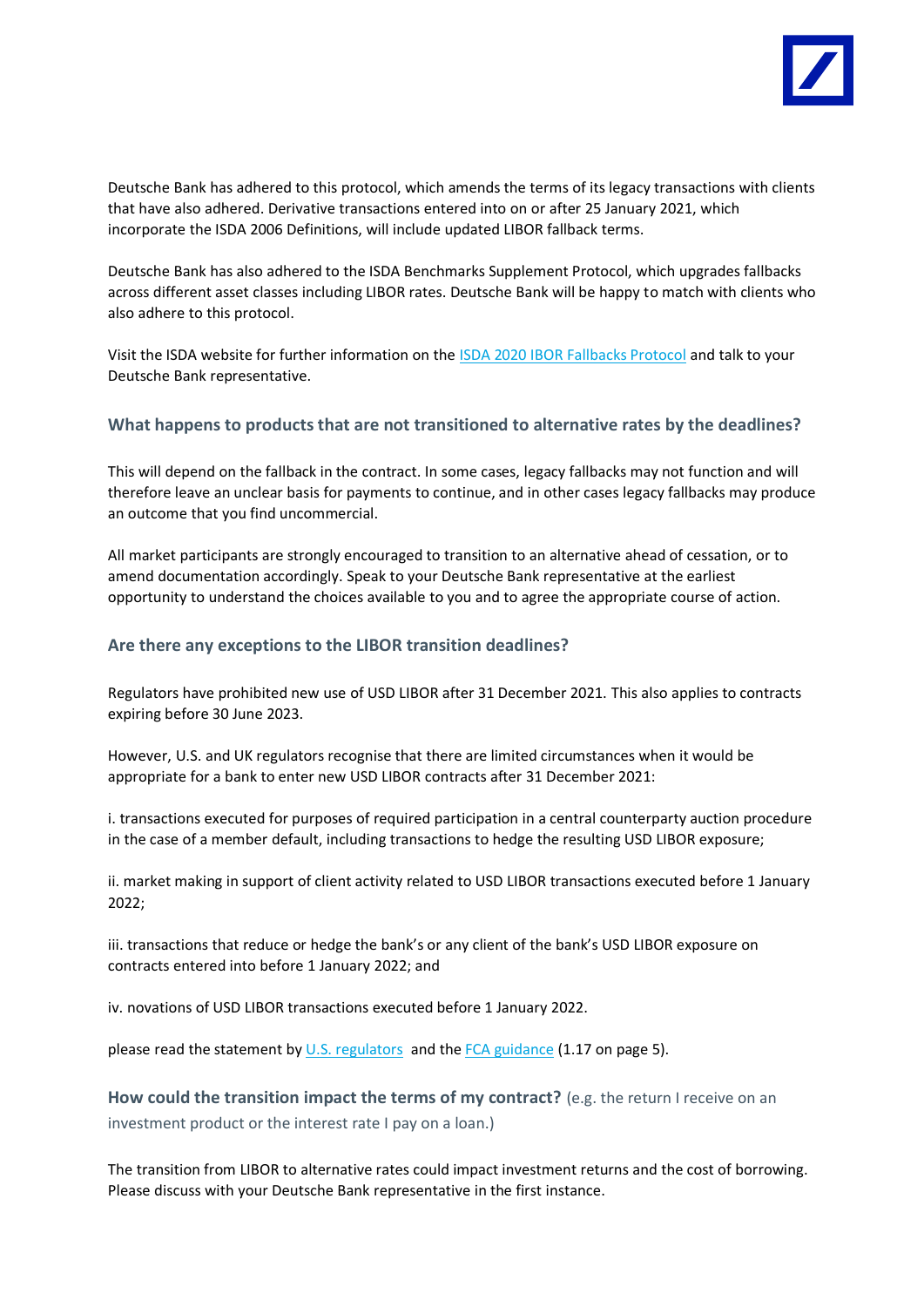

# <span id="page-5-0"></span>**Products**

# <span id="page-5-1"></span>All products

## <span id="page-5-2"></span>**I have a LIBOR-referencing loan with Deutsche Bank, what should I do?**

These changes may impact the loan positions you currently hold and you should review your legal documentation. It is likely that an amendment will need to be agreed, which will determine the basis on which a switch to an alternative reference rate can be made. These changes may incorporate adjustments for credit and term differences (i.e. between the IBOR and the alternative Risk Free Rate) and the effective date of the changes.

Please speak to your Deutsche Bank representative without delay to discuss the choices available to you and the practical steps that need to be taken.

# <span id="page-5-3"></span>Trade Finance and Working Capital products

Deutsche Bank is in the process of reviewing all relevant client documentation related to trade finance and working capital products that contain IBOR features impacted by this change.

Your Deutsche Bank representative will contact you in advance of the relevant cessation date to arrange for amendments to be agreed, where necessary. You can also contact your Deutsche Bank representative, who is available to answer your questions and offer support.

## <span id="page-5-4"></span>**Cash Management Services**

## **What is changing?**

Deutsche Bank is actively transitioning cash management products to alternative reference rates. Affected clients will receive documentation from Deutsche Bank advising them of the effective date(s) of these changes. Changes will apply to the following products:

#### <span id="page-5-5"></span>**Current accounts**

<span id="page-5-6"></span>You will receive written notification informing you of changes to interest rate conditions.

#### **Overdrafts**

You will receive a draft amendment to your overdraft agreement, which will need to be signed and returned. Interest rate floors will still apply for negative currencies i.e. no changes to base rate set-up.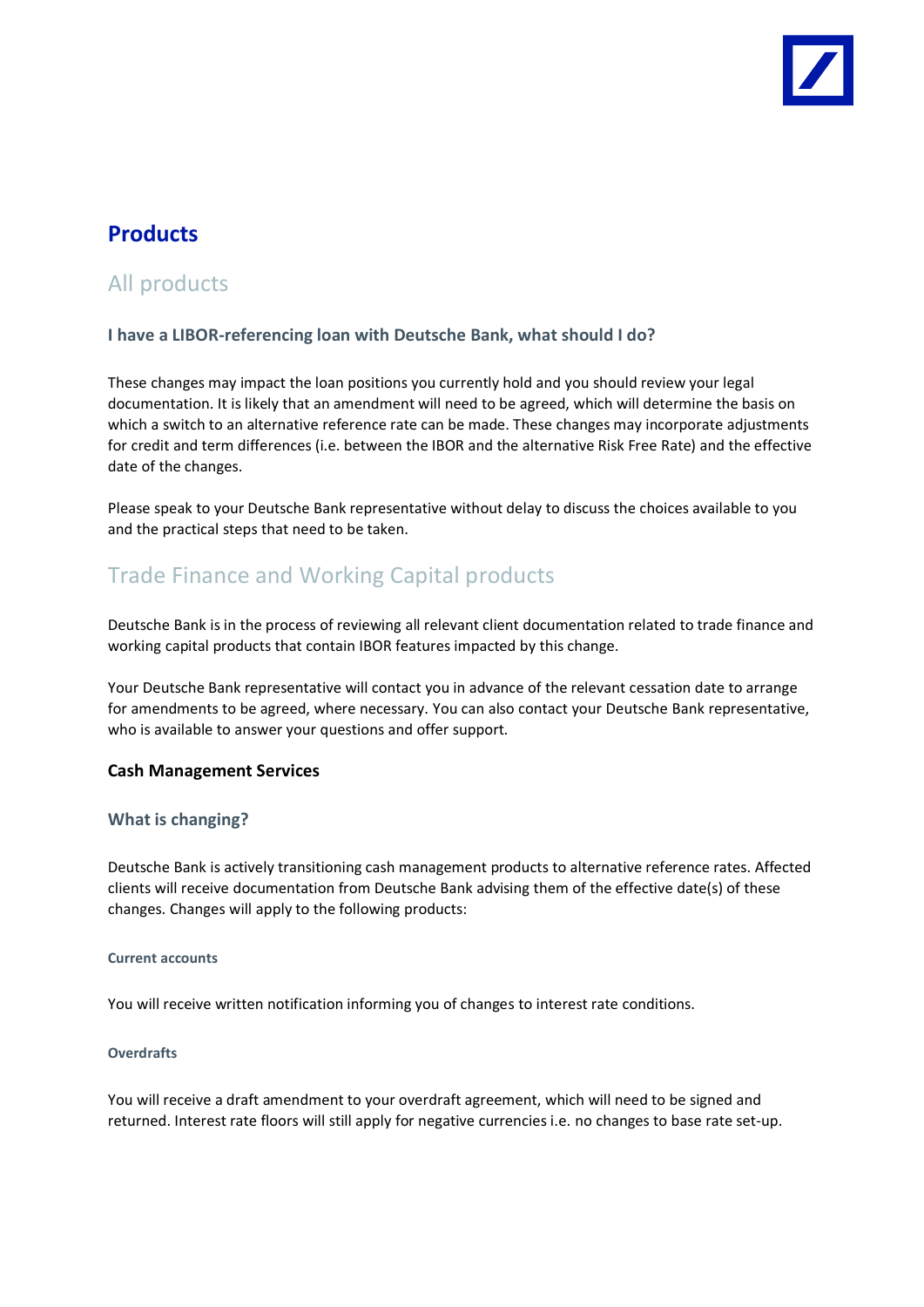

#### <span id="page-6-0"></span>**Notional pooling**

If you are on TBSA (Transaction Banking Services Agreement) documentation, you will receive legal notification of the interest rate change. If you are on legacy documentation, you will receive documentation with the updated rates, which you will need to signed and return.

#### <span id="page-6-1"></span>**Cash concentration structures**

For cash concentration structures where you have instructed Deutsche Bank to calculate inter-account interest, Deutsche Bank will need to be provided with updated documentation containing new interaccount interest rates that will be made effective at intervals throughout the year. LIBOR rates will continue to be available for use until the respective cessation date for the rate. If you do not provide an updated rate by the date we will notify you of, Deutsche Bank will amend the rate to 0.00% effective 1 July 2023.

## <span id="page-6-2"></span>**What pricing adjustments will be applied to cash management products?**

With regards transition from LIBORs to alternative reference rates, Deutsche Bank will apply the Overnight Fixed Fallback Spread Adjustment for the relevant currency provided b[y Bloomberg Index Services Limited,](https://www.bloomberg.com/professional/solution/libor-transition/) or provided to, and published by, authorised distributors.

In relation to the transition from EONIA to €STR, Deutsche Bank has applied a credit adjustment spread of 0.085%, determined by the European Central Bank (ECB), as a measure to compensate the economic difference between EONIA and €STR.

Deutsche Bank will round the published spread adjustments to the nearest two decimal places to clients' economic benefit in order to simplify implementation.

# <span id="page-6-3"></span>Derivatives products

#### <span id="page-6-4"></span>**I have a derivatives contract with Deutsche Bank. What should I do?**

Please speak to your Deutsche Bank representative to discuss how this will work for your products and the practical steps that need to be taken.

## <span id="page-6-5"></span>**What type of derivatives are impacted?**

Impacted benchmarks are primarily used in linear and non-linear interest rate derivatives, but can also be used in some credit, equity and FX derivative products.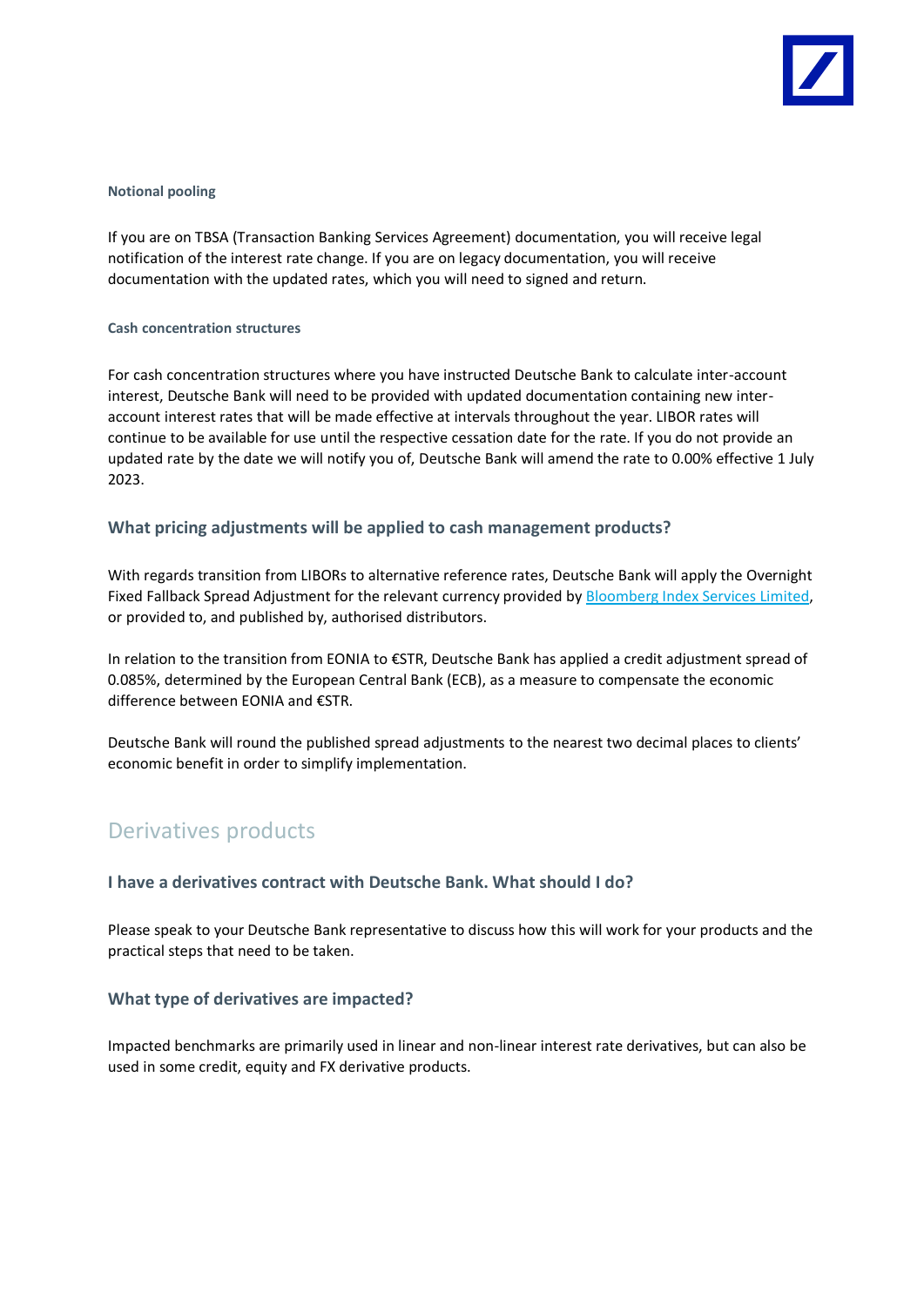

## <span id="page-7-0"></span>**What is the process for changing existing contracts?**

Banks and their clients will need to agree the basis on which the changes will take place. In some cases, the contracts for existing trades contain an agreed approach to cover the eventuality that a benchmark ceases to be available (fallback provisions).

Fallbacks are typically designed to deal with the temporary unavailability of a benchmark, not permanent cessation, and must therefore be updated. This should preferably be done by adopting the [ISDA 2020 IBOR](https://www.isda.org/protocol/isda-2020-ibor-fallbacks-protocol/)  [Fallbacks Protocol](https://www.isda.org/protocol/isda-2020-ibor-fallbacks-protocol/) where applicable and use bilateral agreements for all other cases.

Regulators have stated that fallbacks should not be relied upon as the primary conversion mechanism for legacy trades. Market participants should proactively transition from legacy benchmarks to alternative Risk Free Rates wherever possible.

# <span id="page-7-1"></span>**Dealer polls**

## <span id="page-7-2"></span>**What is a dealer poll?**

A dealer poll is a fallback arrangement designed for a temporary, rather than a permanent, interruption to LIBOR publication. Dealer polls ask a counterparty or calculation agent to collect quotes for borrowing rates from a range of dealers, which can then be used to determine a rate. The cessation of LIBOR settings may lead to dealer polls being initiated in the market.

## <span id="page-7-3"></span>**What is Deutsche Bank's approach to dealer polls?**

<span id="page-7-4"></span>Deutsche Bank's position is not to participate in or facilitate any dealer poll activity.

#### **Who should I contact at Deutsche Bank for dealer poll queries?**

<span id="page-7-5"></span>For any queries regarding dealer polls, please contact your DB representative.

# **Further information**

#### <span id="page-7-6"></span>**Please contact your Deutsche Bank representative**

Deutsche Bank is ready to support with actively transitioning your contracts to alternative Risk Free Rates, updating fallbacks and answering your questions.

Please get in touch with your Deutsche Bank representative at the earliest opportunity to understand the choices available to you and to agree the appropriate course of action.

#### <span id="page-7-7"></span>**Useful resources**

• Deutsche Bank IBOR transition website - <https://www.db.com/ibortransition>